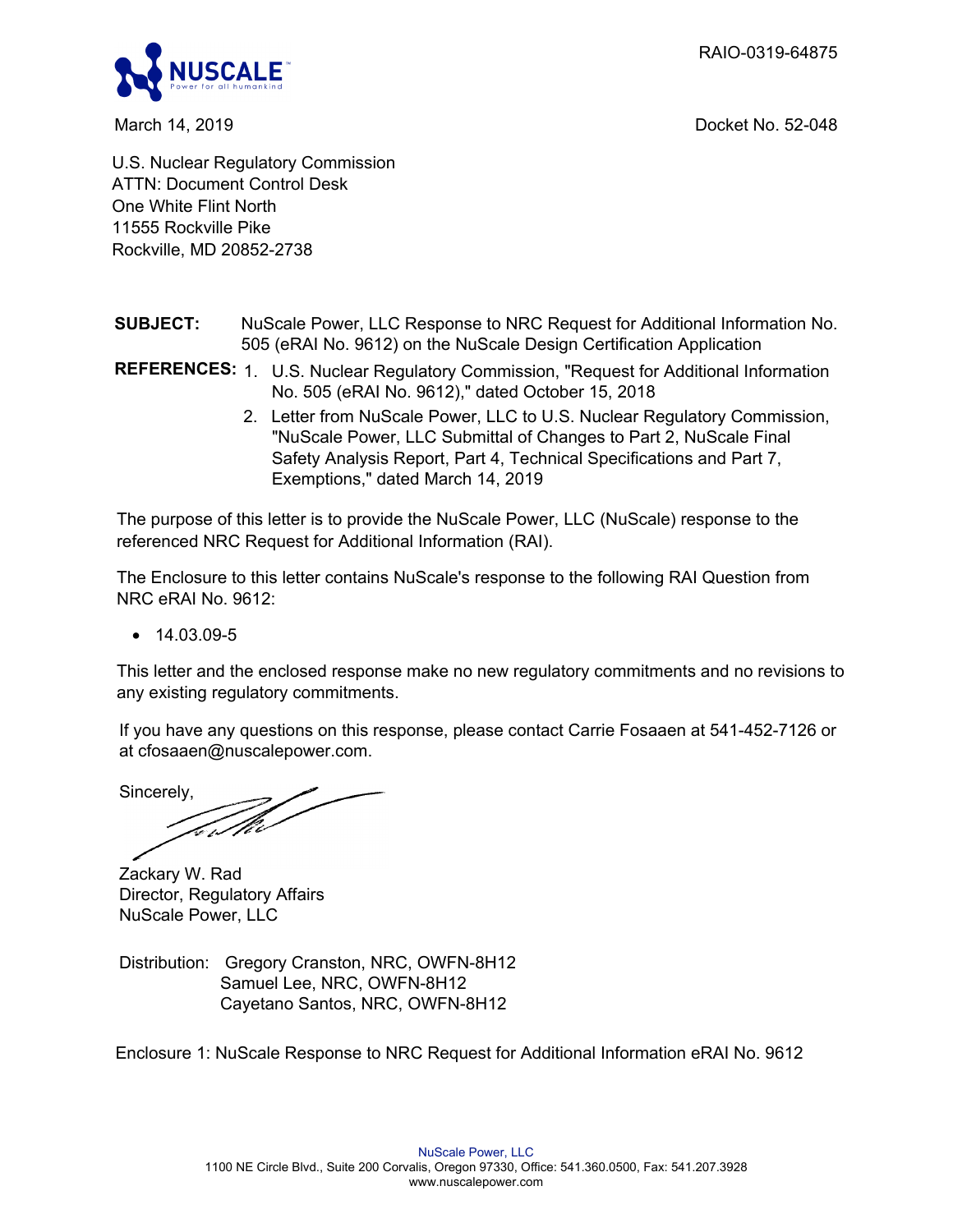RAIO-0319-64875



## **Enclosure 1:**

NuScale Response to NRC Request for Additional Information eRAI No. 9612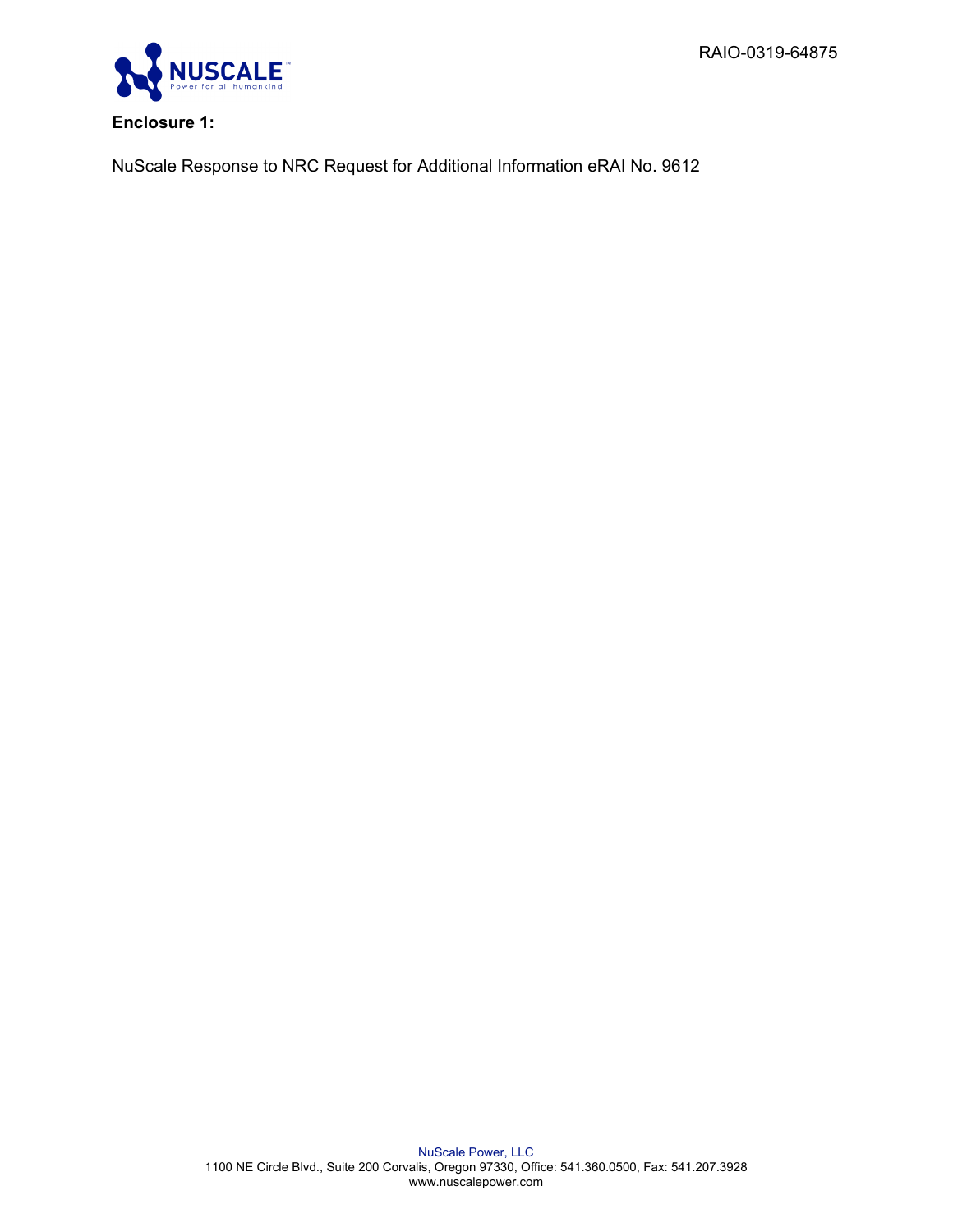

# **Response to Request for Additional Information Docket No. 52-048**

**eRAI No.:** 9612 **Date of RAI Issue:** 10/15/2018

**NRC Question No.:** 14.03.09-5

This is a follow-up RAI to RAI 9412 (ADAMS Accession Number ML18219D571) regarding Remote Shutdown Station (RSS) ITAAC, which is currently unresolved-closed.

Title 10 of the Code of Federal Regulations (CFR) Part 50, Appendix A, "General Design Criteria for Nuclear Power Plants," Criterion 19, "Control Room," (GDC 19) requires, in part, that equipment is provided at appropriate locations outside the control room (1) with a design capability for prompt hot shutdown of the reactor, including necessary instrumentation and controls to maintain the unit in a safe condition during hot shutdown, and (2) with a potential capability for subsequent cold shutdown of the reactor through the use of suitable procedures. 10 CFR 52.47(b)(1) requires a design certification application to contain the proposed ITAAC that are necessary and sufficient to provide reasonable assurance that, if the inspections, tests, and analyses are performed and the acceptance criteria met, a plant that incorporates the design certification is built and should operate in accordance with the design certification, the provisions of the Atomic Energy Act, and the NRC's regulations.

NuScale DCD Tier 2, Section 1.2.2.1, "Main Control Room," states that in the event that the Main Control Room (MCR) becomes uninhabitable, a remote shutdown station in the Reactor Building provides a secondary location for safe shutdown of the reactors. NuScale DCD Tier 2, Section 7.1.1.1, "Design Bases," states that consistent with GDC 19, the equipment within the remote shutdown station provides the controls necessary to place each NuScale Power Module (NPM) in a hot shutdown condition, maintain each NPM in a safe condition during hot shutdown, and to bring each NPM to cold shutdown. NuScale DCD Tier 1, Table 2.5-7, "Module Protection System and Safety Display and Indication System ITAAC," identifies the displays, alarms, and controls that NuScale has selected to be verified by ITAAC. However, DCD Tier 1, Table 2.5-7 does not contain ITAAC to verify any displays, controls or alarms in the RSS.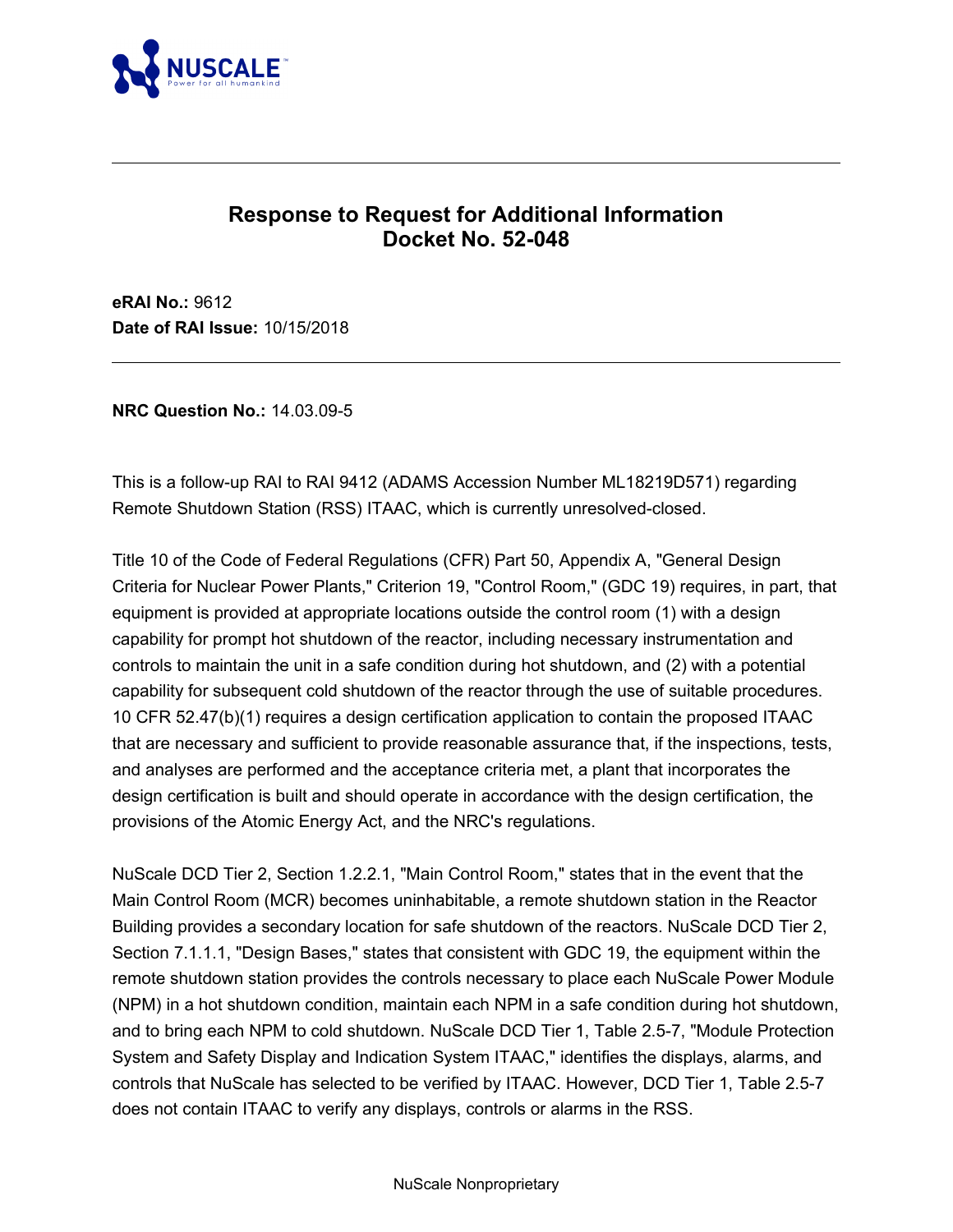

The staff issued RAI 9412 to understand why the applicant did not include ITAAC to verify any displays, controls or alarms in the RSS. In response to RAI 9412 (ADAMS Accession Number ML18172A320), the applicant explained that there are no ITAAC for RSS HSI displays, alarms and controls for the following reasons:

- There are no safety-related controls at the RSS.
- There are no important human actions performed at the RSS.
- The RSS contains Module Control System and Plant Control System displays and controls identical to those in the main control room.
- During a main control room evacuation, the operators are expected to trip the reactors and initiate decay heat removal and containment isolation for each reactor prior to exiting the main control room.

The staff does not find this explanation to be an adequate justification for excluding ITAAC to verify the remote shutdown capabilities required by GDC 19. The NRC staff understands the design of the main control room and the RSS and the actions required by operators to place the NPMs into a hot shutdown condition. However, GDC 19 requires equipment outside the control room that will place the NPMs into hot shutdown, maintain the NPMs in hot shutdown, and have the potential capability of subsequent cold shutdown of the NPMs through the use of suitable procedures. The NuScale DCD Tier 2 describes the RSS as meeting the above requirements of GDC 19. However, the NuScale DCD Tier 1 does not contain ITAAC to verify the displays, alarms, and controls in the RSS that are used to meet GDC 19 are built and can be operated as designed. The NRC staff requests that NuScale provide the ITAAC for the verification of displays, alarms and controls in the RSS that are used to meet the requirements of GDC 19 and provide reasonable assurance that operators can use the RSS to shut down the plant in an event where the main control room is unavailable or if the operators could not shut down all units and take other required actions prior to evacuating the main control room.

Additionally, the staff is seeking this information to better understand the redundant means of shutting down the plant in the event that the main control room becomes uninhabitable. The RAI 9412 response assumes that these actions can be completed prior to evacuation, but no evidence has been provided to support that claim. The NRC staff is concerned that in the event that a control room evacuation is necessary, the operators may not be able to successfully complete all the tasks necessary to shut down the plant without a redundant means of doing so that is spatially separate from the main control room. As a result, the NRC staff requests NuScale to identify any necessary updates to the application regarding how the NuScale design satisfies the remote shutdown capabilities required by GDC 19.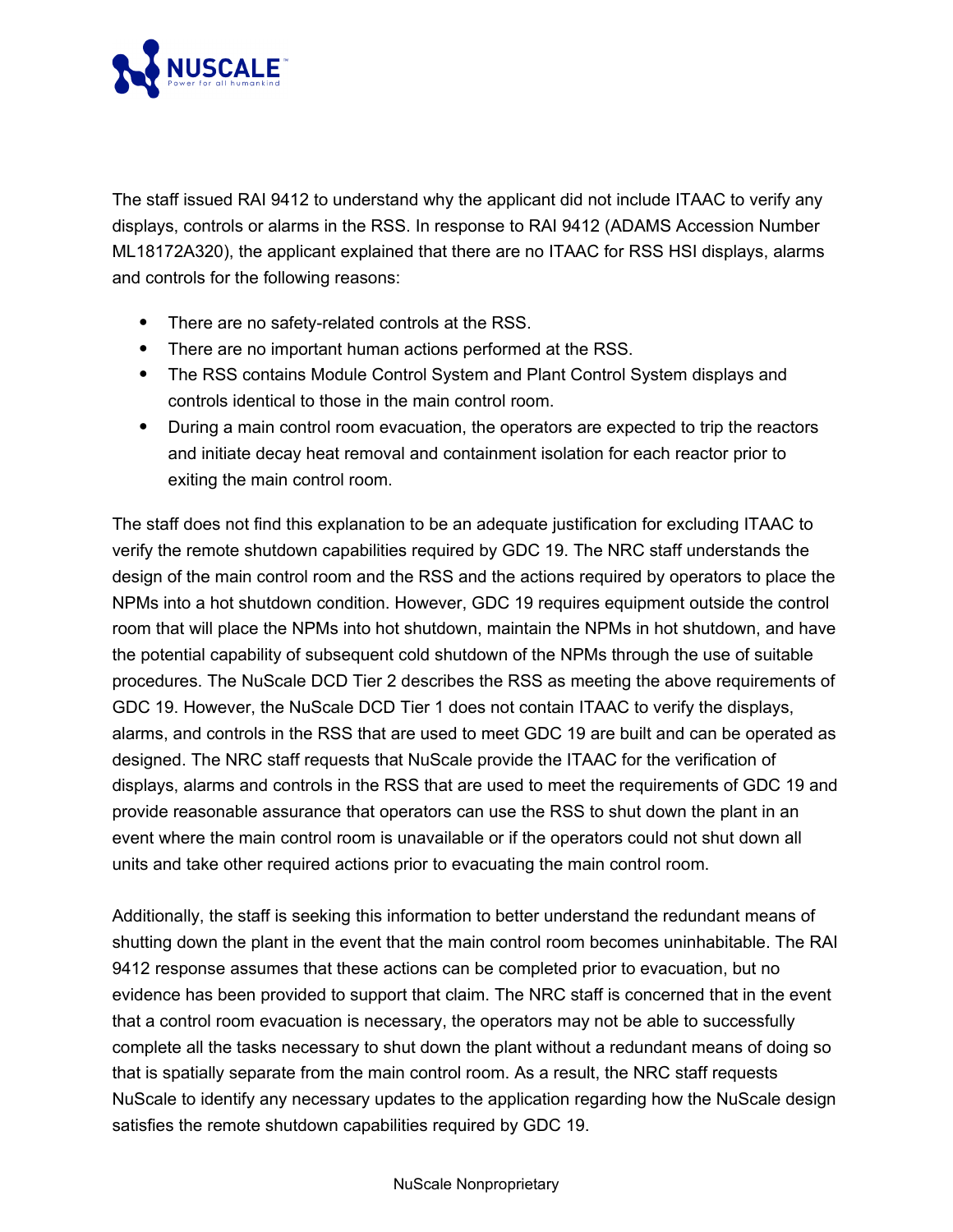

### **NuScale Response:**

*NRC Question 1: The NRC staff requests that NuScale provide the ITAAC for the verification of displays, alarms and controls in the remote shutdown station (RSS) that are used to meet the requirements of GDC 19 and provide reasonable assurance that operators can use the RSS to shut down the plant in an event where the main control room is unavailable or if the operators could not shut down all units and take other required actions prior to evacuating the main control room.*

## NuScale Response 1:

NuScale has requested an exemption from the portions of GDC 19 related to equipment outside the control room with a design capability for cold shutdown. NuScale's PDC 19 requires a design capability for remote safe shutdown. The NuScale main control room (MCR) is designed specifically with the ability to place and maintain the reactors in safe shutdown in the event of a MCR evacuation event. Each module contains two divisions of independent, redundant, safetyrelated, hard-wired switches in order to shut down the reactor and establish the conditions required to passively achieve safe shutdown. NuScale credits operation of these switches consistent with the guidance in regulatory guide (RG) 1.189, Section 5.4.4, Control Room Fires. Further, the NuScale design precludes the need for operator action outside of the MCR. Additionally, the operation of the MCR switches described above is verified by ITAAC 02.05.01 and 02.05.13.

There are no displays, alarms, or controls in the remote shutdown station (RSS) that are credited to meet the requirements of PDC 19. The controls and indications provided in the RSS are not required to 1) place the NPM in a hot shutdown condition, 2) maintain the NuScale Power Module (NPM) in a safe condition during hot shutdown, or 3) bring the NPM to safe shutdown. The actions taken by the control room operators prior to evacuating the MCR provide for all three. Therefore, RSS displays, alarms, and controls do not require verification through ITAAC.

*NRC Question 2 - Additionally, the staff is seeking this information to better understand the redundant means of shutting down the plant in the event that the main control room becomes uninhabitable. The RAI 9412 response assumes that these actions can be completed prior to evacuation, but no evidence has been provided to support that claim. The NRC staff is concerned that in the event that a control room evacuation is necessary, the operators may not be able to successfully complete all the tasks necessary to shut down the plant without a*